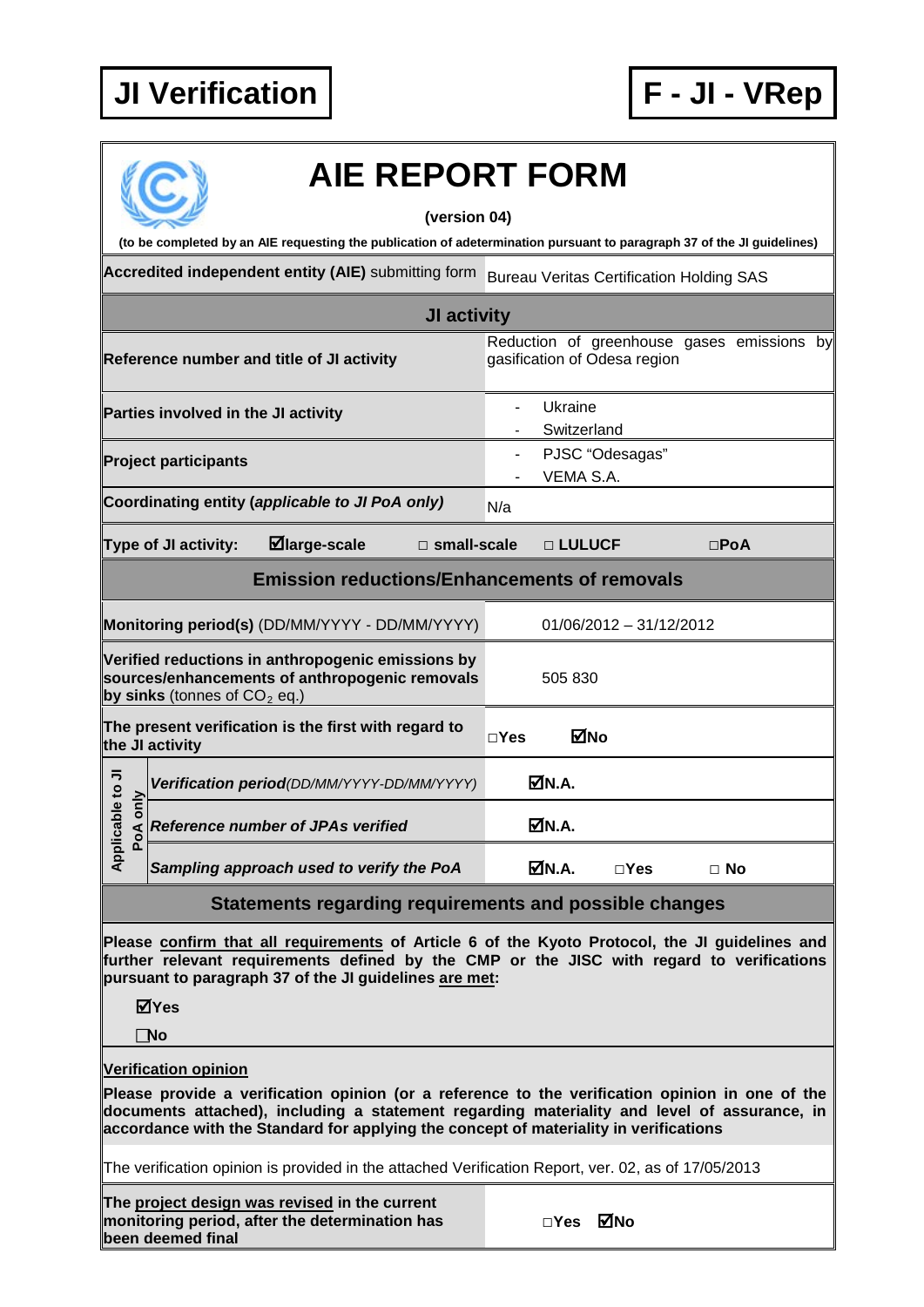| required information)                                                                                                                                                                                                                                                                                                                                                                                                                                                                                                                                                                                          | If yes, please list all revisions to the project design<br>and express a determination opinion (or provide a<br>reference to an attached document containing the                                                                                                                             | ØN.A.                                      |            |           |  |  |  |
|----------------------------------------------------------------------------------------------------------------------------------------------------------------------------------------------------------------------------------------------------------------------------------------------------------------------------------------------------------------------------------------------------------------------------------------------------------------------------------------------------------------------------------------------------------------------------------------------------------------|----------------------------------------------------------------------------------------------------------------------------------------------------------------------------------------------------------------------------------------------------------------------------------------------|--------------------------------------------|------------|-----------|--|--|--|
|                                                                                                                                                                                                                                                                                                                                                                                                                                                                                                                                                                                                                | If project design was revised in the current<br>monitoring period, please confirm that conditions<br>defined in JI guidelines (paragraph 33) are still met                                                                                                                                   | $\overline{\mathbf{M}}$ N.A. $\square$ Yes |            | $\Box$ No |  |  |  |
|                                                                                                                                                                                                                                                                                                                                                                                                                                                                                                                                                                                                                | If project design was revised in the current<br>monitoring period, please confirm that the changes<br>do not alter the original determination opinion                                                                                                                                        | M.A.                                       | $\Box$ Yes | $\Box$ No |  |  |  |
|                                                                                                                                                                                                                                                                                                                                                                                                                                                                                                                                                                                                                | If project design was revised in the current<br>monitoring period, please confirm that:<br>$\overline{\mathsf{M}}$ N.A. $\square$ Yes<br>$\Box$ No                                                                                                                                           |                                            |            |           |  |  |  |
|                                                                                                                                                                                                                                                                                                                                                                                                                                                                                                                                                                                                                | (a) Physical location of the project has not changed                                                                                                                                                                                                                                         |                                            |            |           |  |  |  |
|                                                                                                                                                                                                                                                                                                                                                                                                                                                                                                                                                                                                                | (b) If emission sources have changed, they are<br>reflected in an updated monitoring plan                                                                                                                                                                                                    | $\overline{\mathbf{M}}$ N.A. $\Box$ Yes    |            | $\Box$ No |  |  |  |
|                                                                                                                                                                                                                                                                                                                                                                                                                                                                                                                                                                                                                | (c) Baseline scenario has not changed                                                                                                                                                                                                                                                        | $\overline{\mathsf{M}}$ N.A. $\square$ Yes |            | $\Box$ No |  |  |  |
|                                                                                                                                                                                                                                                                                                                                                                                                                                                                                                                                                                                                                | (d) Changes are consistent with JI specific approach<br>or CDM methodology upon which the<br>determination was prepared for the project                                                                                                                                                      | $\overline{\mathbf{M}}$ N.A. $\square$ Yes |            | $\Box$ No |  |  |  |
| monitoring period                                                                                                                                                                                                                                                                                                                                                                                                                                                                                                                                                                                              | The monitoring plan was revised in the current                                                                                                                                                                                                                                               | $\square$ Yes                              |            | ⊠No       |  |  |  |
| (applicable to JI PoA only)                                                                                                                                                                                                                                                                                                                                                                                                                                                                                                                                                                                    | If yes, please specify for which technologies and measures<br>under each type of JPA the monitoring plan was revised                                                                                                                                                                         |                                            |            |           |  |  |  |
| monitoring plans                                                                                                                                                                                                                                                                                                                                                                                                                                                                                                                                                                                               | The current revisions to the monitoring plan<br>improve the accuracy and/or applicability of<br>information collected, compared to the original<br>monitoring plan without changing conformity with<br>the relevant rules and regulations for establishing                                   | $\square$ Yes                              | $\Box$ No  | M N.A.    |  |  |  |
|                                                                                                                                                                                                                                                                                                                                                                                                                                                                                                                                                                                                                | List of documents attached to the verification report form                                                                                                                                                                                                                                   |                                            |            |           |  |  |  |
|                                                                                                                                                                                                                                                                                                                                                                                                                                                                                                                                                                                                                | Please attach relevant documents used in the verification process andmark below accordingly                                                                                                                                                                                                  |                                            |            |           |  |  |  |
|                                                                                                                                                                                                                                                                                                                                                                                                                                                                                                                                                                                                                | <b>ØVerification report</b>                                                                                                                                                                                                                                                                  |                                            |            |           |  |  |  |
|                                                                                                                                                                                                                                                                                                                                                                                                                                                                                                                                                                                                                | $\Box$ Written approvals by the Parties involved, if applicable                                                                                                                                                                                                                              |                                            |            |           |  |  |  |
|                                                                                                                                                                                                                                                                                                                                                                                                                                                                                                                                                                                                                | <b>ØOther relevant documents:</b>                                                                                                                                                                                                                                                            |                                            |            |           |  |  |  |
| $\Box$                                                                                                                                                                                                                                                                                                                                                                                                                                                                                                                                                                                                         | Document listing all revisions to the project design, if applicable                                                                                                                                                                                                                          |                                            |            |           |  |  |  |
| □                                                                                                                                                                                                                                                                                                                                                                                                                                                                                                                                                                                                              | Determination that the revisions to the project design, if applicable, do not alter the original<br>determination opinion and that the conditions defined by paragraph 33 of the JI guidelines<br>are still met                                                                              |                                            |            |           |  |  |  |
| □                                                                                                                                                                                                                                                                                                                                                                                                                                                                                                                                                                                                              | Revised monitoring plan, if applicable                                                                                                                                                                                                                                                       |                                            |            |           |  |  |  |
| □                                                                                                                                                                                                                                                                                                                                                                                                                                                                                                                                                                                                              | Determination that the revisions to the monitoring plan, if applicable, improve the accuracy<br>and/or applicability of information collected, compared to the original monitoring plan without<br>changing conformity with relevant rules and regulations for establishing monitoring plans |                                            |            |           |  |  |  |
| $\Box$                                                                                                                                                                                                                                                                                                                                                                                                                                                                                                                                                                                                         | Sampling plan, if applicable (JI PoA only)                                                                                                                                                                                                                                                   |                                            |            |           |  |  |  |
|                                                                                                                                                                                                                                                                                                                                                                                                                                                                                                                                                                                                                | <b>ØAny other documents (please list):</b>                                                                                                                                                                                                                                                   |                                            |            |           |  |  |  |
| Annex 1 to the Monitoring Report of the JI project "Reduction of greenhouse<br>gases emissions by gasification of Odesa region" for the period from<br>01/06/2012 to 31/12/2012.<br>Annex 2 to the Monitoring Report of the JI project "Reduction of greenhouse<br>gases emissions by gasification of Odesa region" for the period from<br>01/06/2012 to 31/12/2012: Registry of gas networks with legislative normative<br>documentation (Excel files)<br>Annex 3 to the Monitoring Report of the JI project "Reduction of greenhouse<br>gases emissions by gasification of Odesa region" for the period from |                                                                                                                                                                                                                                                                                              |                                            |            |           |  |  |  |

01/06/2012 to 31/12/2012: Calculation of GHG emission reductions due to